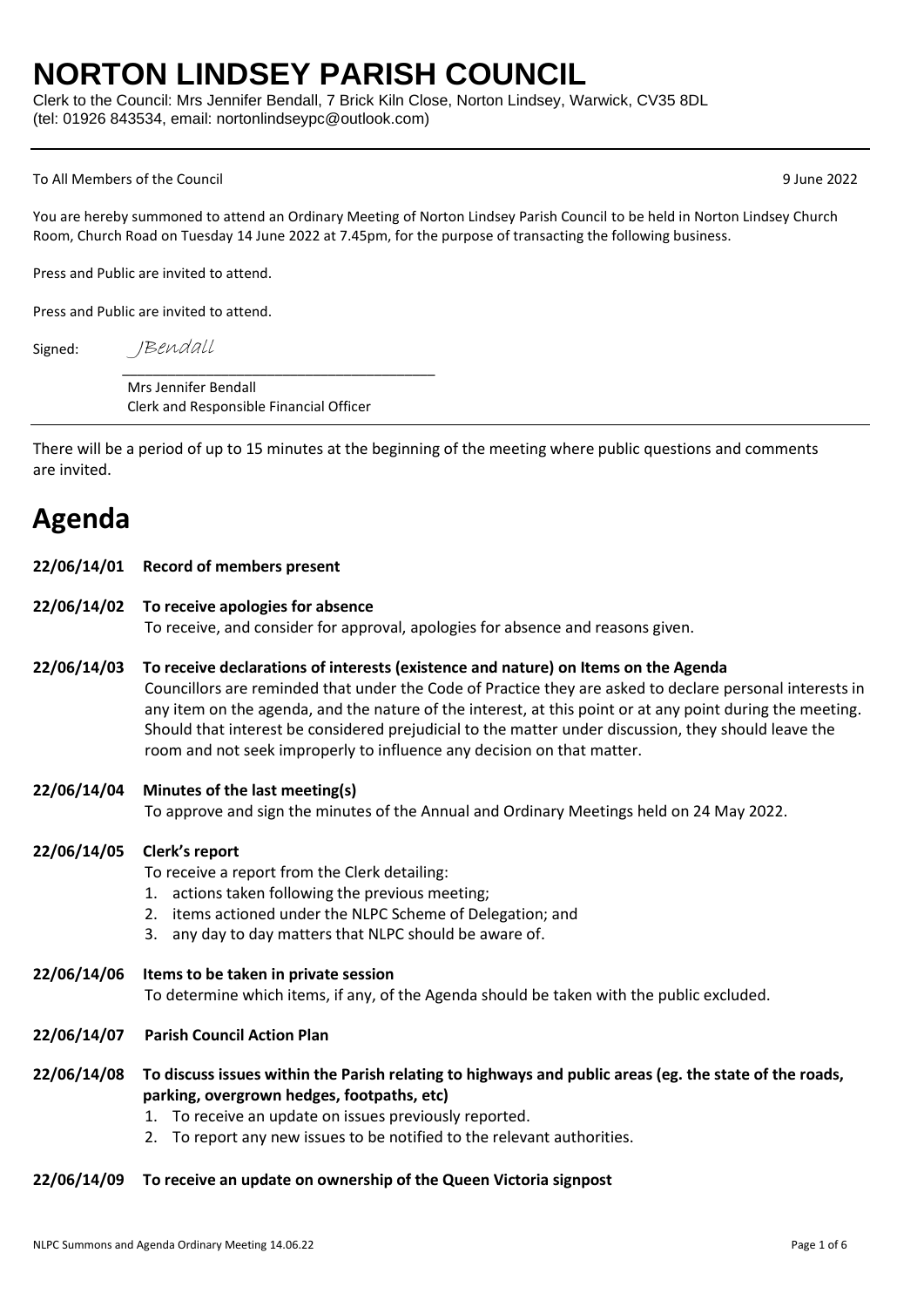### **22/06/14/10 Annual Governance and Accountability Return (AGAR)**

- 1. To note completion of the Internal Audit, and to consider comments made by the Internal Auditor
- 2. To consider, approve and sign the Annual Governance Statement 2021/22
- 3. To consider, approve and sign the Accounting Statements 2021/22
- 4. To resolve if NLPC will certify as exempt from a limited assurance review under Section 9 of the Local Audit (Smaller Authorities) Regulations 2015
- **22/06/14/11 Items for consideration and resolution** None.

### **22/06/14/12 Items for information**

- 1. To note and consider correspondence received and resolve to action if appropriate. *Please note that following the issue of this agenda any correspondence received up to 5pm on the day before the meeting will be considered.*
- 2. To note any changes to legislation and regulations which relate to parish councils.
- 3. Other items for information.

(Appendix 1 – circulated)

### **22/06/14/13 Finance**

- 1. To receive a report detailing account balances.
- 2. To note payments received since last meeting.
- 3. To note payments made since last meeting.
- 4. To review and approve items of expenditure.
- 5. To receive, approve and sign bank reconciliations prepared by the RFO.

(Appendix 2 – circulated)

### **22/06/14/14 Planning**

To consider planning policies, applications and appeals received, and resolve to submit comments where appropriate.

*Please note that following the issue of this agenda any applications received up to 5pm on the day before the meeting will be considered.*

(Appendix 3 – circulated)

### **22/06/14/15 To receive reports from Warwick District Council and Warwickshire County Council Councillors**

### **22/06/14/16 Parish Report / Items for next meeting**

Each Councillor is requested to use this opportunity to report minor matters of information not included elsewhere on the agenda and to raise items for future agendas. Councillors are respectfully reminded that this is not an opportunity for debate nor decision making.

### **22/06/14/17 Date of Next Meeting**

12 July 2022 – Ordinary Meeting

**22/06/14/18 Close**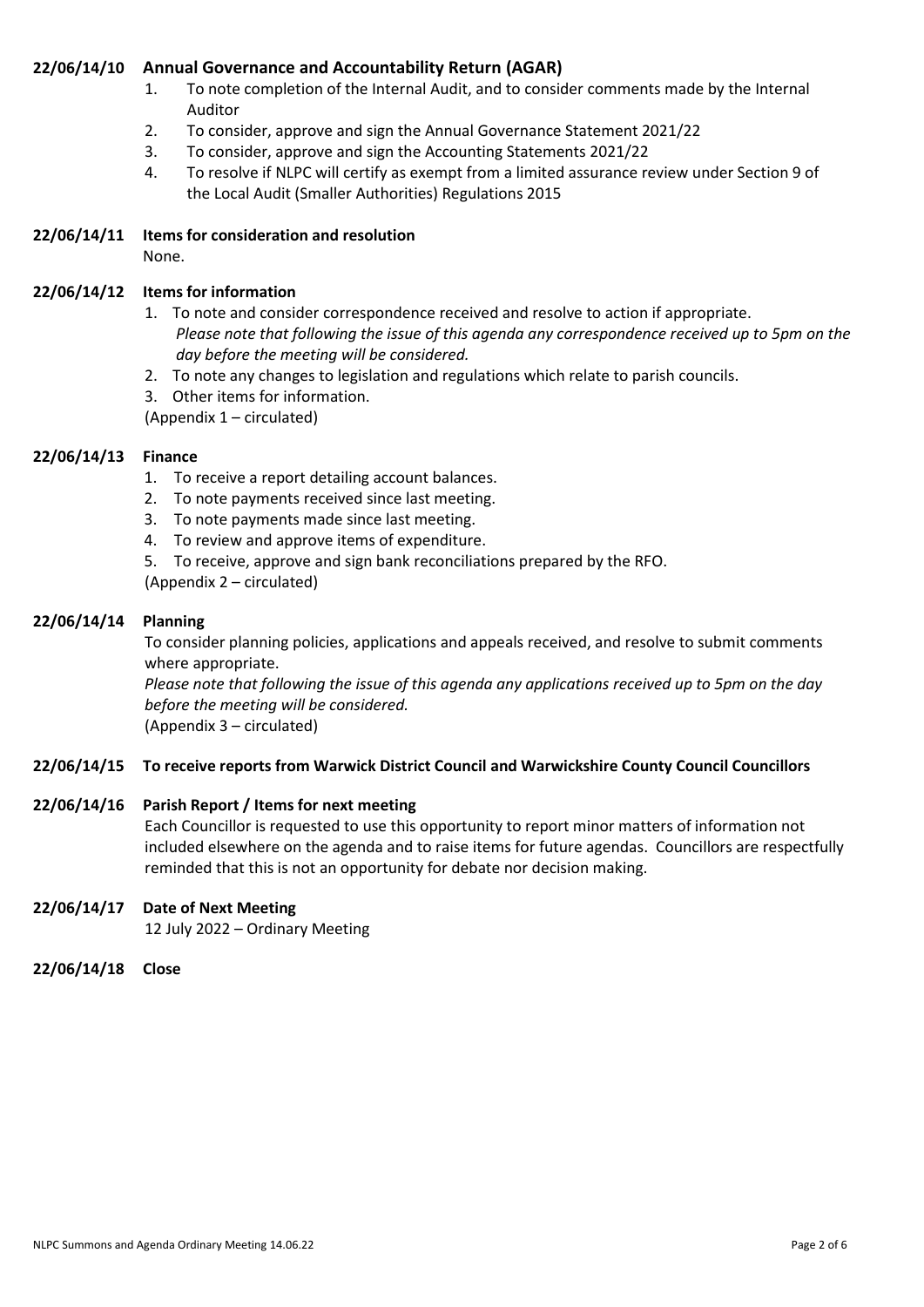# **Appendix 1 – Items for Information**

## **1. Correspondence**

| Date     | <b>From</b>                | Subject                                             |
|----------|----------------------------|-----------------------------------------------------|
| 24.05.22 | <b>WALC</b>                | WALC Weekly Roundup Issue 11                        |
| 31.05.22 | <b>WALC</b>                | WALC Weekly Roundup Issue 12                        |
| 01.06.22 | <b>WDC</b>                 | Calendar of meetings                                |
| 06.06.22 | <b>WDC</b>                 | Audit & Standards Committee Meeting on 14 June 2022 |
| 06.06.22 | <b>WDC</b>                 | 123+ waste collections are coming!                  |
| 07.06.22 | <b>WALC</b>                | <b>WALC Weekly Roundup Issue 13</b>                 |
| 08.06.22 | Resident                   | Planning Application - WDC Reference W/22/0782      |
| 09.06.22 | <b>WCAVA</b>               | Volunteer Awards Nominations are open               |
| 09.06.22 | <b>CSW Resilience Team</b> | Parish & Town Council Emergency Preparedness        |
| 09.06.22 | Residents                  | Overgrown hedges                                    |

## **2. Legislation / Regulations**

| Date | <b>Details</b> |
|------|----------------|
|      |                |
|      |                |
|      |                |

### **3. Other items for information**

| Date | <b>Details</b> |
|------|----------------|
|      |                |
|      |                |
|      |                |
|      |                |
|      |                |
|      |                |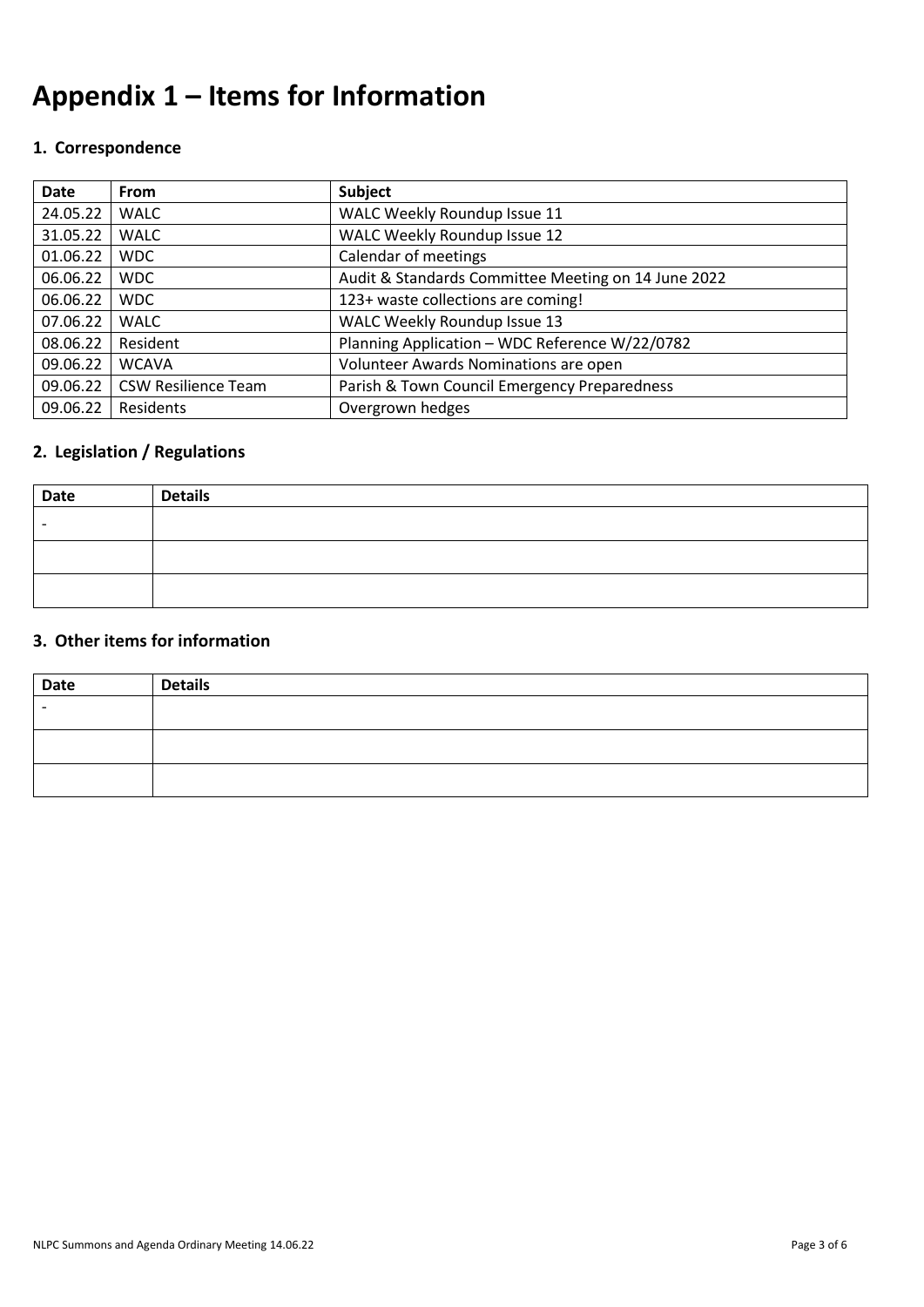## **Appendix 2 – Finance**

### **1. Account Balances:**

| <b>Account</b>                               | <b>Statement Date</b> | <b>Balance</b> |
|----------------------------------------------|-----------------------|----------------|
| NatWest Current Account                      | 19 May 2022           | £17,394.85     |
| NatWest Reserve Account 1                    | 5 May 2022            | £10,164.53     |
| NatWest Reserve Account 2 *                  | 5 May 2022            | £86.01         |
| Cambridge & Counties 95-Day Notice Account * | 31 July 2021          | £12,610.21     |
| Santander Everyday Saving Account *          | 2 September 2021      | £1.08          |
|                                              | <b>TOTAL</b>          | £40,256.68     |

\* Depot Fund

### **2. Payments Received Since Last Meeting:**

| <b>Date</b>                                         | From / Details                       | Amount |
|-----------------------------------------------------|--------------------------------------|--------|
| 31 May 2022                                         | NatWest Reserve Account 1 / Interest | £0.89  |
| NatWest Reserve Account 2 / Interest<br>31 May 2022 |                                      | £0.01  |
|                                                     |                                      |        |

### **3. Payments Made Since Last Meeting:**

| <b>Date</b> | To / Details                                       | Amount  |
|-------------|----------------------------------------------------|---------|
| 30 May 2022 | Clerk's Salary                                     | £271.44 |
| 31 May 2022 | Zurich Town & Parish Insurance                     | £264.00 |
| <b>TBC</b>  | Cllr Brown / refund for NLPC report printing costs | £104.00 |
| <b>TBC</b>  | WALC / annual subscription                         | £149.00 |
| <b>TBC</b>  | Clerk's Expenses (Jan-May 2022)                    | £24.25  |
|             |                                                    |         |

### **4. Items of Expenditure to be reviewed and approved:**

| Date         | To / Details          | Amount |
|--------------|-----------------------|--------|
| 14 June 2022 | Clerk / backdated pay | £69.16 |
|              |                       |        |
|              |                       |        |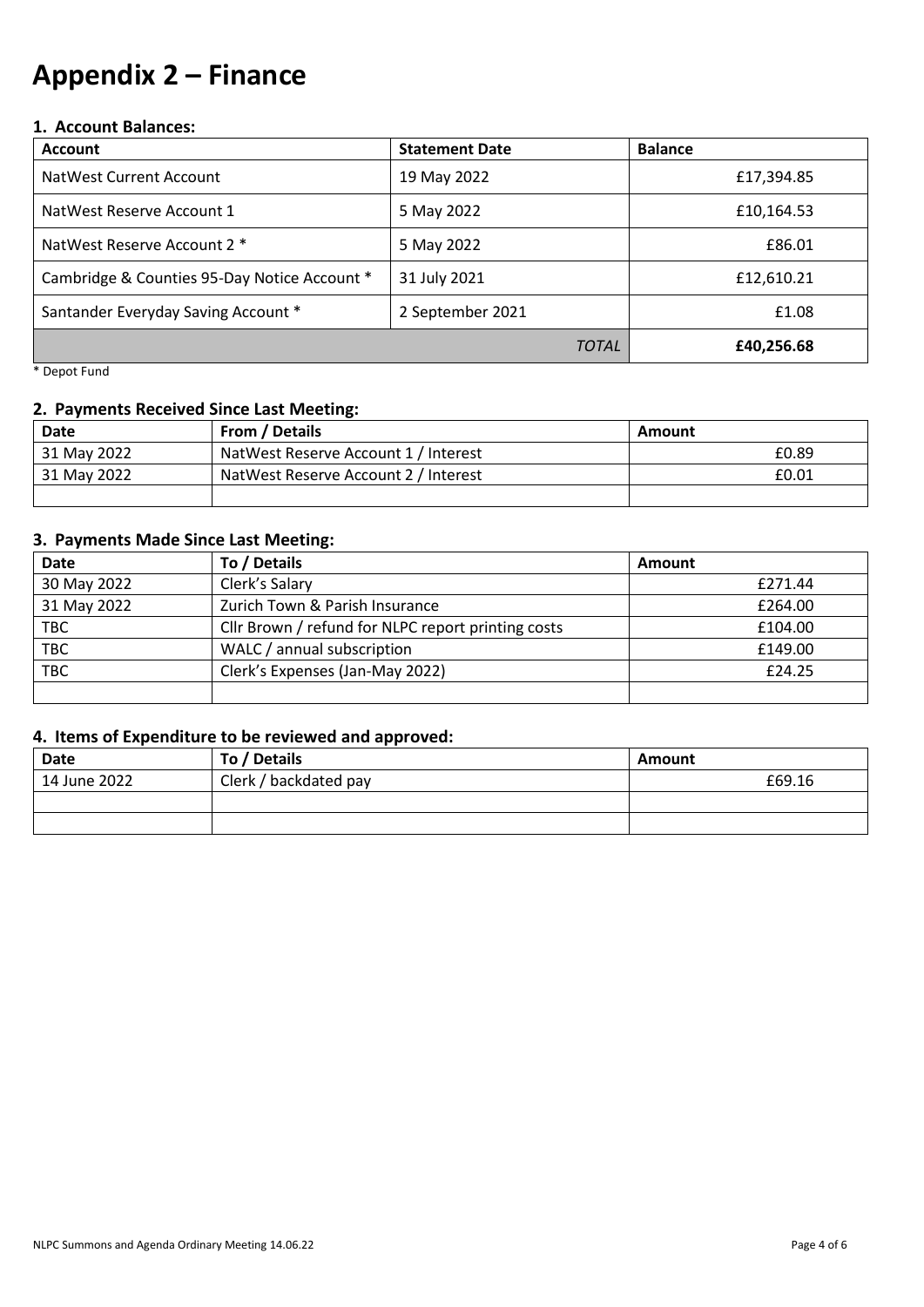### **Accounts Year To Date as at 14 June 2022**

Reconciled to NatWest Current Account bank statement dated 31 May 2022, NatWest Reserve Account 1 statement dated 1 June 2022 and<br>Reserve Account 2 statement dated 1 June 2022, C&C 95 Day Notice Account statement dated 31

|            | 2021/2022                        | Item                                                                                                                                |                | 2022/2023        |        | 2022/2023         |                | 2022/2023                             |
|------------|----------------------------------|-------------------------------------------------------------------------------------------------------------------------------------|----------------|------------------|--------|-------------------|----------------|---------------------------------------|
|            | Actual                           |                                                                                                                                     |                | Budget           |        | <b>Actual YTD</b> |                | Likely out-turn                       |
|            |                                  | <b>BROUGHT FORWARD: BALANCE OF ACCOUNTS</b>                                                                                         |                |                  |        |                   |                |                                       |
| £          | 9,995.96                         | Current A/C                                                                                                                         | $\in$          | 11,752.82        | £      | 12,928.11         | £              | 12,928.11 A                           |
| £          | 430.08                           | Less unpresented cheques / payments not reconciled to statement<br>General Reserves, Asset Fund, Electoral Expenses (Reserve A/C 1) | £<br>£         | 9,763.26         | £<br>£ | 10,162.93         | £<br>£         | 10,162.93 A                           |
| $\epsilon$ | 8,962.00<br>85.97                | Depot Fund (Reserve A/C 2)                                                                                                          | £              | 85.99            | £      | 85.99             | £              | 85.99 A                               |
|            | 1.08                             | Depot Fund (Santander A/C)                                                                                                          | £              | 1.08             | £      | 1.08              | £              | $1.08$ $\rho$                         |
|            | 12,475.47                        | Depot Fund (Cambridge & Counties 95 Day Notice Account)                                                                             | £              | 12,610.21        | £      | 12,610.21         | £              | 12,610.21 A                           |
| £          | 31,090.40                        | <b>TOTAL BROUGHT FORWARD</b>                                                                                                        | $\pounds$      | 34,213.36        | £      | 35,788.32         | £              | 35,788.32 A                           |
|            |                                  | <b>RECEIPTS</b>                                                                                                                     |                |                  |        |                   |                |                                       |
| £          | 10,000.00                        | Precept                                                                                                                             | £              | 10,000.00        | £      | 5,000.00          | £              | 10,000.00 A                           |
| £          |                                  | VAT Refund                                                                                                                          | £<br>£         |                  | £      | 550.87            | £<br>$\in$     | 573.51 A                              |
| £          | 0.93<br>0.02                     | Bank Interest: Reserve A/C 1<br>Bank Interest: Reserve A/C 2                                                                        |                | 0.84             | £<br>£ | 1.60<br>0.02      | £              | 1.00 E<br>0.02 E                      |
|            | $\sim$                           | Bank Interest: Santander                                                                                                            |                |                  | £      |                   | £              | E                                     |
| $\in$      | 134.74                           | Bank Interest: Cambridge & Counties                                                                                                 | £              | 125.00           | £      | ä,                | $\in$          |                                       |
| f          | 250.00                           | Other                                                                                                                               | £              |                  | £      | ä,                | $\in$          | 250.00 E                              |
| £          | 10,385.69                        | <b>TOTAL RECEIPTS</b>                                                                                                               | $\pounds$      | 10,125.84        | £      | 5,552.49          | £              | 10,824.53 E                           |
|            |                                  | <b>GENERAL EXPENDITURE</b>                                                                                                          |                |                  |        |                   |                |                                       |
| £          | 127.00                           | <b>WALC Subscription</b>                                                                                                            | $\pounds$      | 140.00           | £      | 128.00            | £              | 128.00 A                              |
| £<br>f     | 274.32                           | Insurance<br>Seminars for Councillors                                                                                               | £<br>£         | 350.00<br>100.00 | £<br>£ | 264.00            | £<br>$\in$     | 264.00 A<br>100.00 E                  |
|            |                                  | Audit                                                                                                                               | £              |                  | £      |                   | $\in$          | E                                     |
| f          | 3,257.28                         | Staff costs (includes payments to HMRC)                                                                                             |                | 3,550.00         | £      | 542.88            | $\in$          | 3.550.00 E                            |
|            | 20.17                            | Clerk's travel expenses                                                                                                             |                | 50.00            | £      | 6.75              | £              | 50.00 E                               |
| £          | 31.50                            | Home working allowance                                                                                                              |                | 42.00            | £      | 17.50             | £              | 42.00 E                               |
| f          | 4.37<br>$\overline{\phantom{a}}$ | Admin Expenses: Stationery/Printing/Postage/etc<br>Miscellaneous / Contingencies Fund                                               |                | 125.00<br>500.00 | £<br>£ | ä,                | $\in$<br>£     | 125.00 E<br>500.00 E                  |
| f          | 67.50                            | Hire of Rooms                                                                                                                       |                | 250.00           | £      | ä,                | $\in$          | 250.00 E                              |
|            | 95.00                            | Society of Local Council Clerks Membership                                                                                          |                | 100.00           | £      | ä,                | $\in$          | 95.00 E                               |
| f          | 40.00                            | Information Commissioners Office (data protection)                                                                                  |                | 45.00            | £      |                   | $\in$          | 40.00 E                               |
|            |                                  | Clerk's Training                                                                                                                    |                | 100.00           | £      |                   | £              | 100.00 E                              |
| f<br>f     |                                  | Website<br>Election Costs Fund annual increase                                                                                      |                | 75.00            | £<br>£ |                   | £<br>£         | 75.00 E                               |
|            | 1,200.00                         | Assets Fund annual increase                                                                                                         |                | 1,200.00         | £      |                   | £              | 1,200.00 A                            |
| £          | 823.53                           | Section 137 Grants                                                                                                                  | £              | 1,000.00         | £      |                   | £              | 1,000.00 E                            |
| f          | 1,155.49                         | Grants under Discretionary Powers                                                                                                   |                | 1,500.00         | £      |                   | $\in$          | 1,500.00 E                            |
| f          |                                  | Annual Parish Council Report                                                                                                        |                | 100.00           | £      | 104.00            | $\in$          | 100.00 E                              |
| f          |                                  | Parish Plan                                                                                                                         | £              | 500.00           | £      |                   | £<br>$\in$     | 500.00 E                              |
| £          |                                  | Platinum Jubilee Memorial<br>Transfer to Assets Fund (eg. VAT refund on asset purchases, etc)                                       | £              | 3,000.00         | £<br>£ |                   | £              | 3,000.00 E                            |
|            | 121.69                           | VAT paid out on general expenditure (to be reclaimed)                                                                               | £              | 100.00           | £      | 21.00             | £              | 100.00 E                              |
| £          | 7,217.85                         | <b>TOTAL GENERAL EXPENDITURE</b>                                                                                                    | $\pounds$      | 12,827.00        | £      | 1,084.13          | £              | 12,719.00 E                           |
|            |                                  | <b>EXPENDITURE FROM RESERVES</b>                                                                                                    |                |                  |        |                   |                |                                       |
| £          |                                  | Depot Fund                                                                                                                          | $\pounds$      |                  | £      | ä,                | £              |                                       |
| £          |                                  | <b>Election Costs</b>                                                                                                               | £              |                  | £      |                   | £              |                                       |
| £<br>£     |                                  | Assets Fund (purchase, repair, renewal, inspection)<br>VAT paid out on Assets Fund expenditure (to be reclaimed)                    | £<br>£         |                  | £<br>£ | ٠<br>٠            | £<br>£         | F                                     |
| £          | $\overline{\phantom{a}}$         | TOTAL EXPENDITURE FROM RESERVES                                                                                                     | $\pounds$      | $\sim$           | £      | ٠                 | £              | Æ<br>$\sim$                           |
|            |                                  |                                                                                                                                     |                |                  |        |                   |                |                                       |
|            | Actual Year End                  |                                                                                                                                     |                |                  |        | <b>Actual YTD</b> |                | Likely Year End Out-                  |
|            | 2021/2022                        | <b>BALANCE OF ACCOUNTS CARRIED FORWARD</b>                                                                                          |                | Budget 2022/2023 |        | 2022/2023         |                | Turn 31.03.23                         |
|            |                                  | <b>Current Account</b>                                                                                                              |                |                  |        |                   |                |                                       |
| £          | 12,928.11                        | Current A/C<br>Less unpresented cheques / payments not reconciled to statement from previous year                                   | £<br>$\pounds$ | 8,925.82         | £<br>£ | 17,672.10         | $\in$<br>£     | 11,032.62 E<br>$\wedge$               |
| £<br>£     |                                  | Less unpresented cheques / payments not reconciled to statement from current year                                                   | $\pounds$      | $\sim$           | £      | 277.25            | $\pounds$      | $\overline{A}$                        |
| £          | 12,928.11                        |                                                                                                                                     | £              | 8,925.82         | £      | 17,394.85         | £              | 11,032.62 E                           |
|            |                                  | <b>Reserve Account 1</b>                                                                                                            |                |                  |        |                   |                |                                       |
| £          | 10,162.93                        | <b>General Reserves</b>                                                                                                             | £              | 10,964.10        | £      | 10,164.53         | £              | 11,363.93 E                           |
|            |                                  |                                                                                                                                     |                |                  |        |                   |                |                                       |
| £          | 85.99                            | <b>Depot Fund</b><br>Reserve Account 2                                                                                              | £              | 85.99            | £      | 86.01             | £              | 86.01 E                               |
| £          | 1.08                             | Santander Account                                                                                                                   | £              | 1.08             | £      | 1.08              | £              | 1.08 E                                |
|            | 12,610.21                        | Cambridge & Counties 95 Day Notice Account                                                                                          | £              | 12,735.21        | £      | 12,610.21         | £              | 12,610.21 E                           |
| £          | 12,697.28                        |                                                                                                                                     | $\pounds$      | 12,822.28        | £      | 12,697.30         | £              | 12,697.30 E                           |
|            |                                  |                                                                                                                                     |                |                  |        |                   |                |                                       |
|            | 35,788.32                        | TOTAL CARRIED FORWARD                                                                                                               | $\pounds$      | 32,712.20        | £      | 40,256.68         | $\pounds$      | 35,093.85 E                           |
|            |                                  |                                                                                                                                     |                |                  |        | <b>Actual YTD</b> |                |                                       |
|            | Actual Year End<br>2021/2022     | <b>DISPOSABLE FUNDS AT YEAR END</b>                                                                                                 |                | Budget 2022/2023 |        | 2022/2023         |                | Likely Year End Out-<br>Turn 31.03.23 |
| $\pounds$  | 35,788.32                        | Total balance of accounts                                                                                                           | £              | 32,712.20        | £      | 40,256.68         | £              | 35,093.85 E                           |
| £          | 3,500.00                         | Less Sum retained for Electoral Expenses                                                                                            | £              | 3,500.00         | £      | 3,500.00          | £              | 3,500.00 E                            |
| £          | 5,893.64                         | Less Sum retained for Asset Purchase, Renewal and Inspection                                                                        | £              | 6,693.90         | £      | 5,494.83          | £              | 7,093.64 E                            |
| £<br>£     | 12,697.28<br>13,697.40           | Less Depot Fund                                                                                                                     | £<br>$\pounds$ | 12,822.28        | £<br>£ | 12,697.30         | £<br>$\pounds$ | 12,697.30 E                           |
|            |                                  | <b>DISPOSABLE FUNDS</b>                                                                                                             |                | 9,696.02         |        | 18,564.55         |                | 11,802.91 E                           |

*A = actual E = estimate*